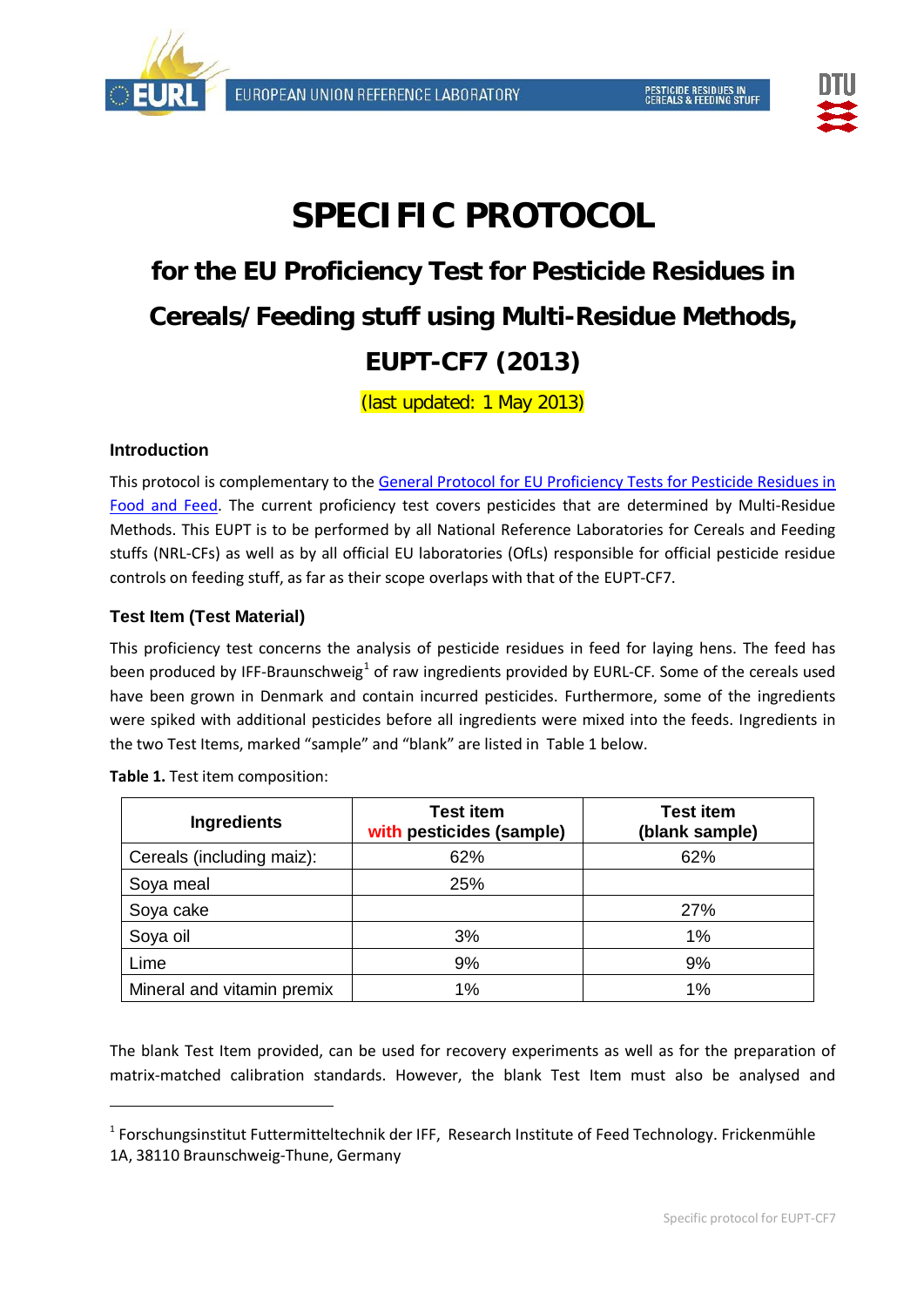detected pesticides reported. It should be noted that the composition of the blank Test Item is slightly different from the Sample Test Item, because soya cake has been used instead of soya meal. It is not possible to obtain organically produced soya meal. To equalize the fat content to the same level as in the sample, less soya oil has been added. Consequently, the fat content in both Test Items are the same.

The Organizers will check the Test Items for sufficient homogeneity and for stability at conditions reproducing sample shipment and storage during the duration of the test. The blank Test Item will also be checked to prove that the target analytes are not contained at any relevant levels. All these tests will be conducted by the EURL-CF that is ISO 17025 accredited.

#### **Analytical Parameters**

The Test Item contains several pesticides from the [Target Pesticides List.](http://www.crl-pesticides.eu/library/docs/cf/EUPT_C5_SRM6_Target.pdf)

Laboratories should carefully read the Target Pesticides List, where important information about reporting of results, as well as the Minimum Required Reporting Levels (MRRLs), is given. The Target Pesticides List contains only individual compounds, and results should only be reported for individual compounds, no matter how the residue definitions have been set.

The MRRL values will be used to help identify false positive and false negative results and for the calculation of z-scores for false negatives.

#### **Amount of Test Item**

The participants will receive:

- approximately 100 g of feed Test Item with incurred and spiked pesticides and
- approximately 100 g of blank feed Test Item.

# **Shipment of Test Items**

The Test Items are planned to be shipped on 13 May, 2013.

Test Items will be shipped frozen and packed in thermo-boxes together with a freezer block. The organisers will aim to ensure that all participating laboratories will receive their shipments on the same day. Prior to shipment a reminder will be sent to the participating laboratories by e-mail.

Laboratories must make their own arrangements for the receipt of the package. They should inform the Organiser of any public holidays in their country/city during the week of the shipment, and must make the necessary arrangements to receive the shipment, even if the laboratory is closed.

# **Instructions on Test Item Handling**

Once received, the Test Items should be stored deep-frozen (at -18°C or less) before analysis to avoid any possible deterioration/spoilage and to minimize pesticide losses. The Test Items should be mixed thoroughly, before taking the analytical portion(s).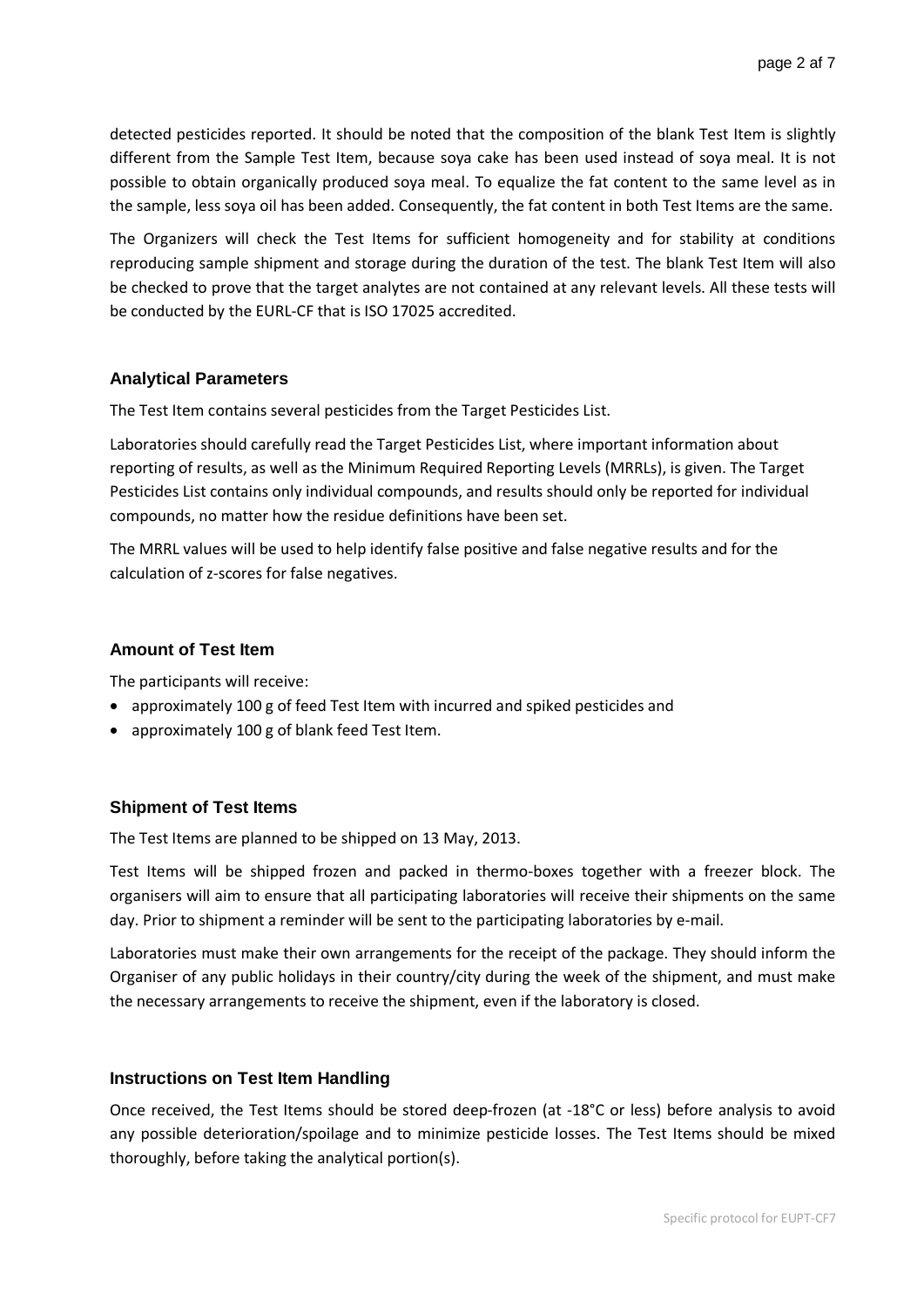All participants should use their own routine standard operating procedures for extraction, clean-up and analytical measurement and their own reference standards for identification and quantification purposes. Considering the available amount of Test Items, laboratories employing methods requiring large analytical portions are advised to scale them down. As the test material is already milled and sufficiently homogeneous, method sensitivity is the only major factor to consider when deciding the size of the analytical portion.

The homogeneity tests will be conducted using 5 g of Test Item in all cases. As sub-sampling variability increases with decreasing analytical portion size, sufficient homogeneity can only be guaranteed where participants employ sample portions that are equal or larger than the ones stated above.

#### **Results Submission Website and Deadlines**

Sample receipt acknowledgement, analytical results and method information are to be submitted via the **EUPT-CF7 [Result Submission Website](http://thor.dfvf.dk/eupt-c6)** [\(http://thor.dfvf.dk/EUPT-CF7\)](http://thor.dfvf.dk/eupt-c6).

Subpage 0 (Test Item recipe) will be accessible from 14 May 2013 and subpage 1-3 from 20 May 2013 and onwards. The webpage contains a link to specific instructions on how to enter the data in the result submission website.

To access the data submission forms, participants must use their unique login data (username and password) given in the confirmation e-mails sent to the laboratories upon registration.

The labs can fill in the sub-pages at different stages/sessions. **Remember to save the data of each page before leaving it.** 

#### **The deadline for result submission is 7 June 2013**

#### Test Item Receipt and Acceptance - Subpage 0

Once the laboratory has received the Test Items it must report to the organiser, via the **[EUPT-](http://thor.dfvf.dk/eupt-c6)CF7 [Result Submission Website](http://thor.dfvf.dk/eupt-c6)** the date of receipt, the condition of the Test Item, and its acceptance. The deadline for acceptance is the 17 May 2013. If the laboratory does not respond by this deadline, the Organisers will assume that the Test Items have been received and accepted.

# **If participants have not received the Test Items by the 16 May 2013 at noon, they must inform the Organiser immediately by e-mail** [\(eurl-cf@food.dtu.dk\)](mailto:eurl-cf@food.dtu.dk).

#### Reporting Qualitative and Quantitative Results - Subpages 1 and 2

To report their results, laboratories must access the **EUPT-CF7 [Result Submission Website](http://thor.dfvf.dk/eupt-c6)**.

Deadline: All results must be reported on the online result submission website by 7 June 2013. The website will not be accessible for result submission after this date and time, and any results reported after the deadline will not be included in the statistical treatment, or in the final report.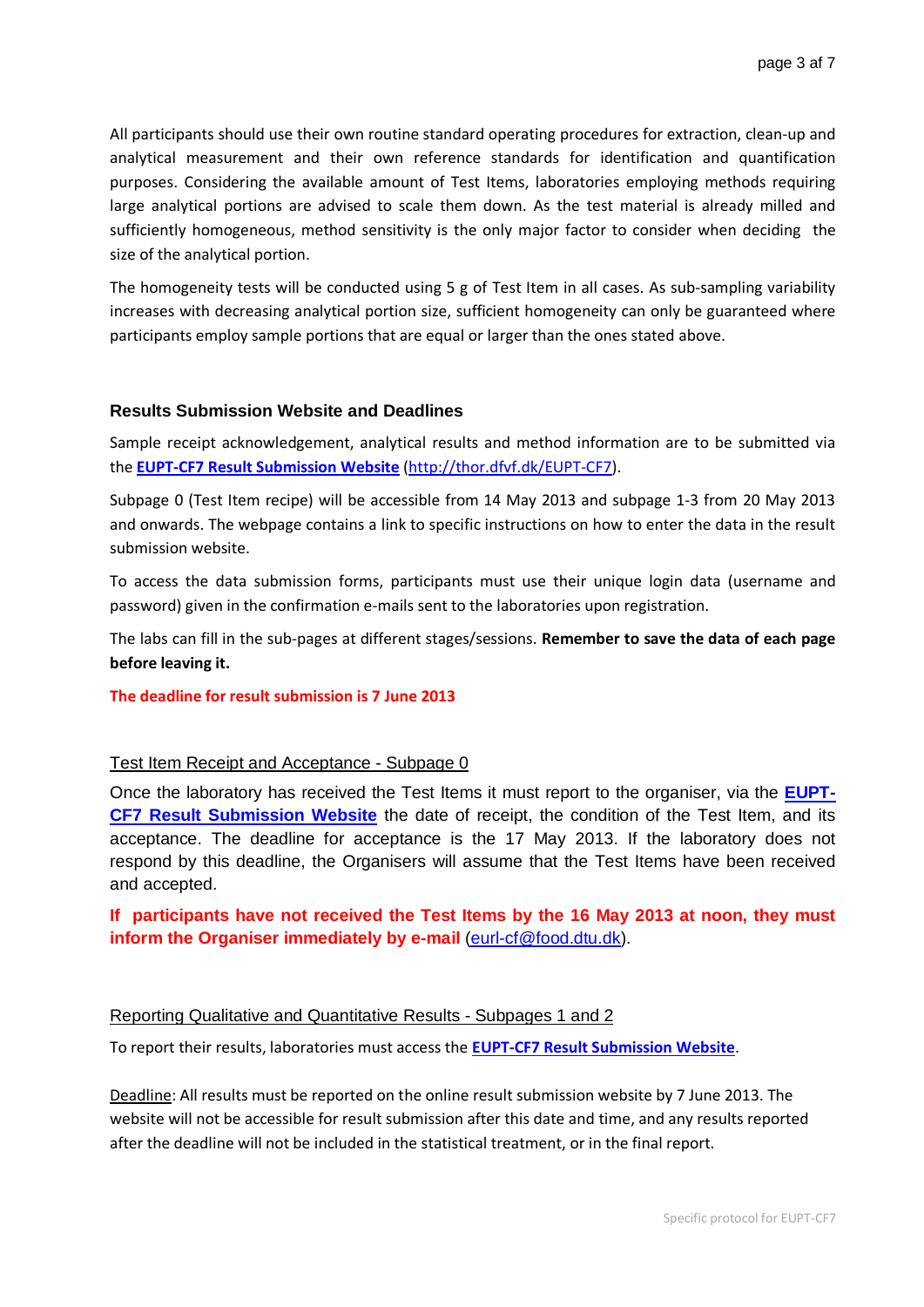# **The results should be reported in mg/kg test item with no re-calculation regarding water or fat content.**

Results should not be reported where a pesticide was not detected, or was detected below the RL (Reporting Limit) of the laboratory, or below the MRRL. Results reported as <RL will be considered as "Not Detected".

The results (residue levels of the pesticides detected) must be expressed in mg/kg. Significant Figures:

Residue levels <0.010 mg/kg;

- to be expressed by two significant figures (e.g. 0.0058 mg/kg).

Residue levels ≥ 0.010 mg/kg;

to be expressed by three significant figures, e.g. 0.156, 1.64, 10.3 mg/kg.

The following fields will be available for reporting the quantitative results:

- **"Concentration in mg/kg":** here you should fill in the results that you would report in your routine work. That means, the recovery-corrected result should be reported, if it reflects the normal procedure in your lab, otherwise the non-recovery-corrected result should be reported.
- **"Conc. in blank in mg/kg":** any concentration values of pesticides from the Target Pesticides List you will determine in the blank (even at levels below the MRRL), you can enter here.
- "Experience with this compound". Use the dropdown-menu to indicate how many years you have analysed for this compound using the method applied in this EUPT.
- **"Is your result recovery-corrected?":** Please specify whether the result was recoverycorrected and what kind of recovery-correction via the dropdown-menu.
- **"Recovery figure (in %)":** Here, labs can report any recovery figures (in %) obtained for the analyte in question. If a recovery factor was used to correct the result, the recovery figure (in %) used for the calculation MUST be reported.

Additional information on how each recovery figure was derived will be asked in separate fields.

# Reporting Information on Analytical Methodology - Subpage 3

All laboratories are requested to provide information on the analytical method(s) they have used via the **EUPT-CF7 [Result Submission Website](http://thor.dfvf.dk/eupt-c6)**. The laboratories are asked to thoroughly fill in this important information in order to minimize the administrative burden of collecting this information a posterior.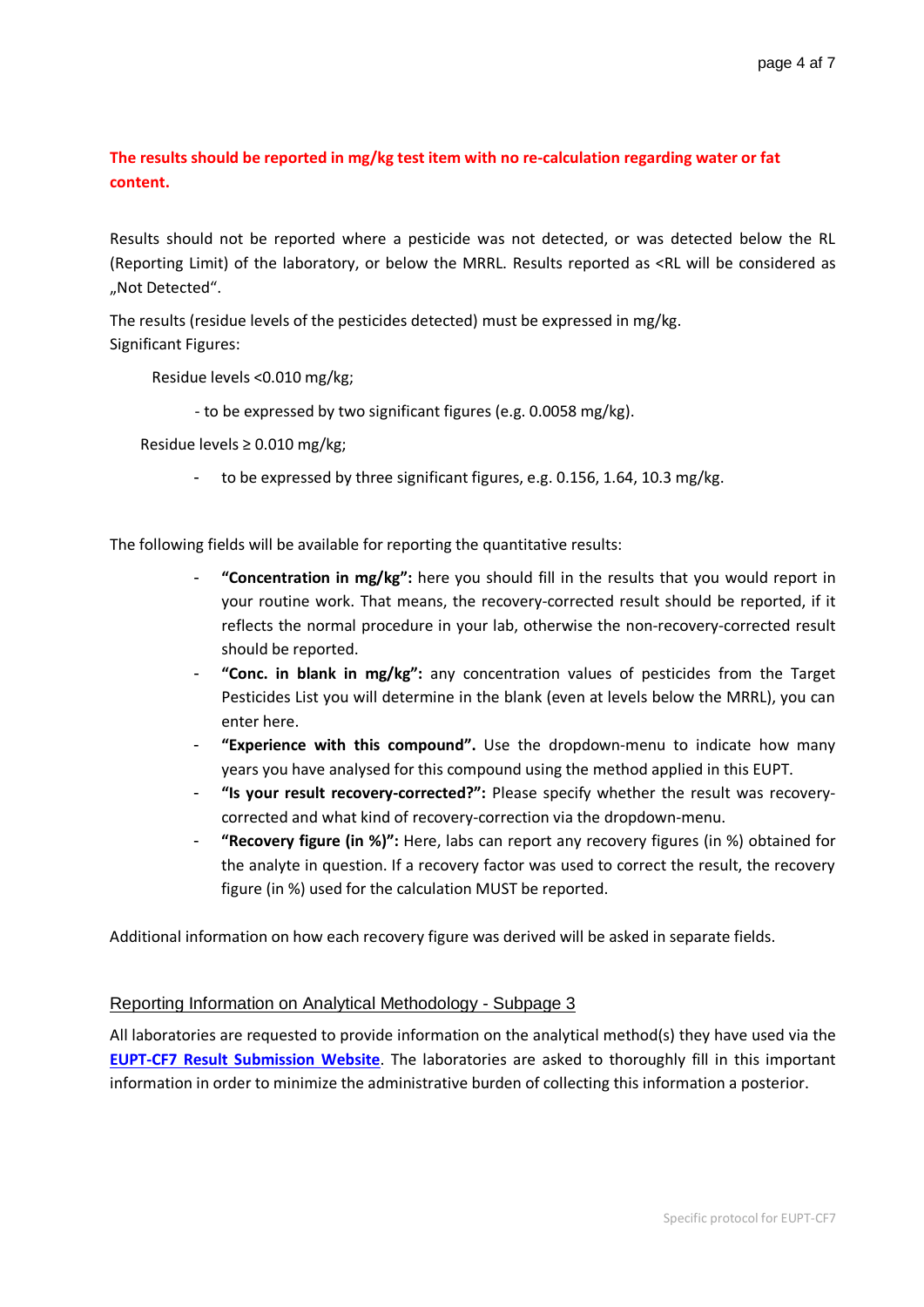# Reporting missing information after result submission deadline – Subpage 4

In case of false negative results the affected laboratories will be asked to provide details on the methodology used after the deadline for result submission. This can be done by accessing subpage 4 within the **EUPT-CF7 [Result Submission Website](http://thor.dfvf.dk/eupt-c6)**. This subpage will be accessible from 11-16 June 2013.

**If no sufficient information on the methodology used is provided, the Organiser reserves the right not to accept the analytical results reported by the participant.**

#### **Follow-up actions**

According to instructions by DG-SANCO, the ["Protocol for management of underperformance in](https://fis-vl.bund.de/Public/irc/fis-vl/Home/main?f=login&referer=http%3A%2F%2Ffis-vl.bund.de%2FMembers%2Firc%2Ffis-vl%2Fcrl-pesticides%2Flibrary%3Fl%3D%2Fcrl-pesticides-general%26vm%3Ddetailed%26sb%3DTitle)  [comparative testing and/or lack of collaboration of National Reference Laboratories \(NRLs\) with EU](https://fis-vl.bund.de/Public/irc/fis-vl/Home/main?f=login&referer=http%3A%2F%2Ffis-vl.bund.de%2FMembers%2Firc%2Ffis-vl%2Fcrl-pesticides%2Flibrary%3Fl%3D%2Fcrl-pesticides-general%26vm%3Ddetailed%26sb%3DTitle)  [Reference Laboratories \(EURLs\) activities"](https://fis-vl.bund.de/Public/irc/fis-vl/Home/main?f=login&referer=http%3A%2F%2Ffis-vl.bund.de%2FMembers%2Firc%2Ffis-vl%2Fcrl-pesticides%2Flibrary%3Fl%3D%2Fcrl-pesticides-general%26vm%3Ddetailed%26sb%3DTitle) will be followed for NRLs.

#### **Documents**

All documents relating to EUPT-CF7 can be found in the EURL-Document Repository [\(CIRCA/FIS-VL\)](http://fis-vl.bund.de/Public/irc/fis-vl/Home/main). Links to the documents can be found in the [EUPT–CF7](http://www.crl-pesticides.eu/docs/public/tmplt_article.asp?LabID=400&CntID=808&Theme_ID=1&Pdf=False&Lang=EN) Website.

| <b>Activity</b>                                       | <b>Dates</b>            |
|-------------------------------------------------------|-------------------------|
| Announcement                                          |                         |
| Calendar                                              | January 2013            |
| <b>Target Pesticide List</b>                          |                         |
| <b>EUPT-Registration Website</b>                      | 18 March 2013           |
| Deadline for registration                             | 15 April 2013           |
| <b>Release of Specific Protocol</b>                   | 08 April 2013           |
| Distribution of Test items                            | 13 May 2013             |
| Deadline for Receipt and Acceptance of Test Materials | within 24 hr on reciept |
| Deadline for Result Submission                        | 7 June 2013             |
| <b>EUPT Evaluation Meeting</b>                        | Ultimo June 2013        |
| Preliminary Report (only compilation of results)      | <b>July 2013</b>        |
| <b>Final Report</b>                                   | December 2013           |

# **Calendar** (see also [http://www.eurl-pesticides.eu/library/docs/cf/EUPT\\_CF7\\_Calendar130304.pdf\)](http://www.eurl-pesticides.eu/library/docs/cf/EUPT_CF7_Calendar130304.pdf)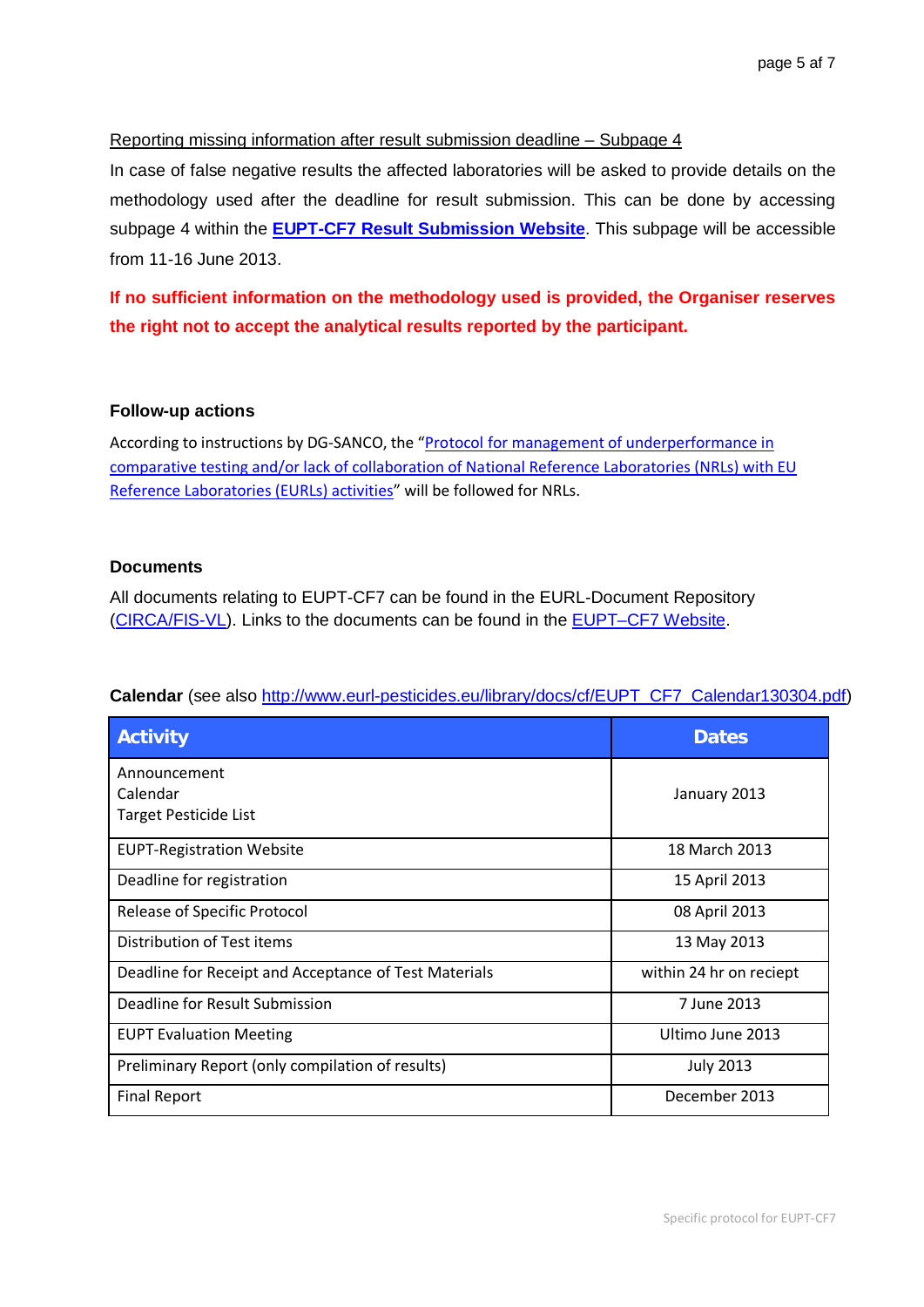# **Participation Fees**

For participating laboratories from the EU, EU-candidate states and EFTA states the participation fee will be

 $\bullet$  175 $\in$ 

The participation fees for laboratories from third countries:

 $\bullet$  350  $\in$ 

For further information, visit this website [www.eurl-pesticides.eu](http://www.eurl-pesticides.eu/)

# **Delays in Payment**

The participants will receive an invoice from DTU. The invoice will be sent by ordinary mail. The terms of payment are 30 days net. After this deadline reminders will be sent. From the second reminder onwards an administration fee of DKK 100.00 excluding VAT (ca. 13 €) will be charged per reminder.

Any questions concerning invoices must be directed to Elena Soerensen at the financial department [elso@adm.dtu.dk](mailto:elso@adm.dtu.dk)